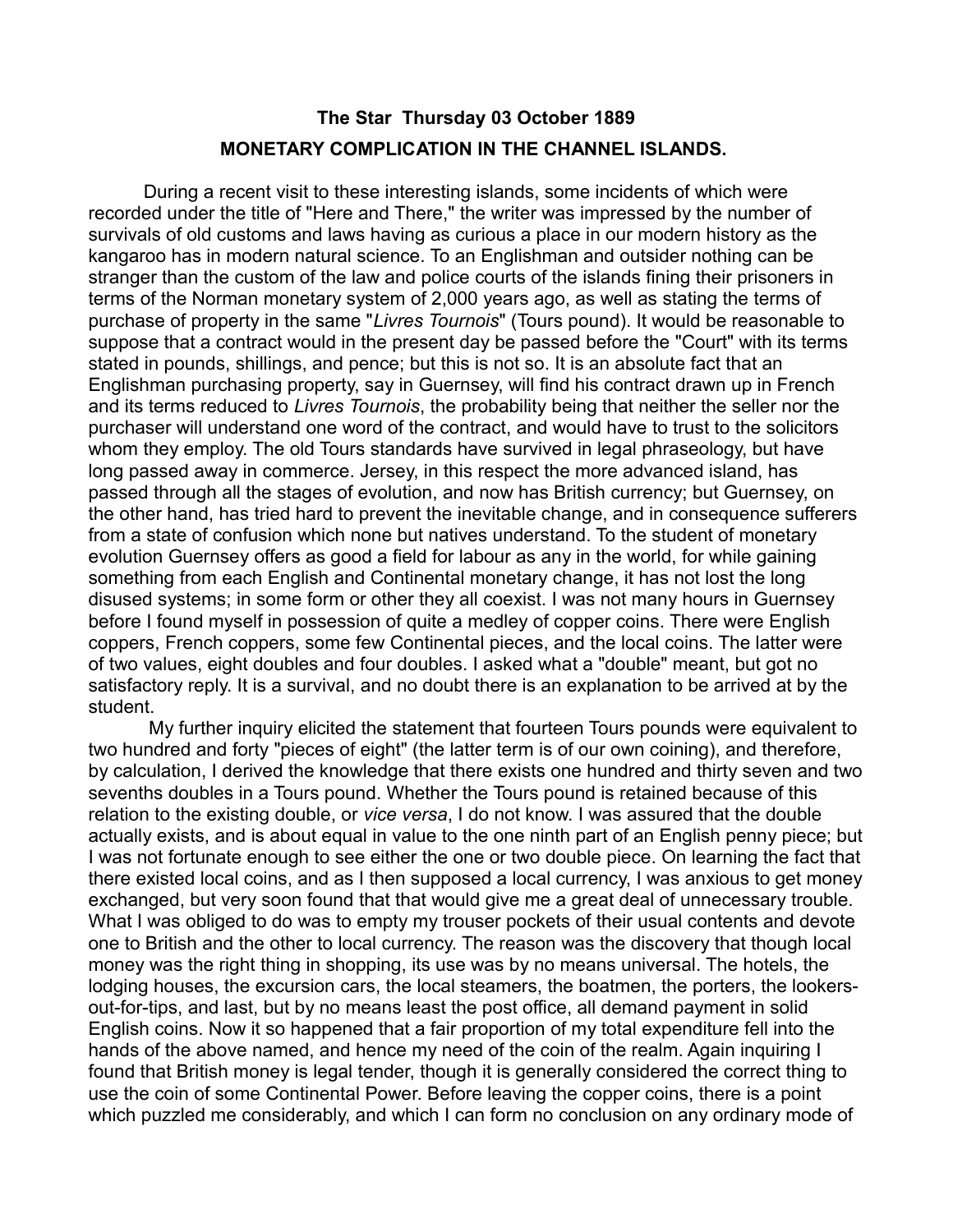reasoning. On examining my collection of coins one night (a curious lot they were) I found that the copper consisted of Guernsey eight and four double pieces, Jersey penny and halfpenny pieces, French 10 and 5 centimes, and English pence. The proportionate values represented were Guernsey 50 per cent, French 36 per cent, Jersey 8 per cent, and English 6 per cent. Examining the Guernsey coins, I came to the conclusion that they were of rough Birmingham mintage, and that they were probably worth less than one third their nominal value. The profit on their manufacture must be enormous, and if the Guernsey States could by any means increase their output a great annual gain must be the result. Naturally I looked for an arrangement between the States and the local banks, by virtue of which the latter would collect and export the foreign money and thus throw a double quantity of local coin into circulation, reducing the States' reserves, and increasing the mintage and consequent, profit. What I actually found was the absence of all thought and calculation on the subject; indeed, some reason exists for a belief that the States' authorities carefully guard against what they think is a drain on their copper.

Having, after an hour's careful study of the question, exhausted mental energy, I was glad to get to bed and lose in pleasant reminiscences of green lanes all base thoughts of metallic confusion. On rising I determined not to bother my head with the confusion, but to adhere as much as possible to British money in all my transactions, and without inquiry or care dived into my purchases in town. Soon I found myself again involved in difficulties, for if I paid away a pound, a French franc piece and two-pence were returned to me; if I paid out 1s. when asked to, I found that only 11  $\frac{1}{2}$ d. was expected for  $\frac{1}{2}$ d. was returned. This was very nice, but I wanted to know why it occurred, and found that if a shilling was demanded the islanders expected to receive a franc and two-pence. On asking why they did not use their own shillings, I was told that such a coin did not exist, and that in spite of its nonexistence all prices were stated in £ s.d. A pound, as these islanders understand it, is a value arrived at by taking 240 of their ''pieces of eight" and calling it £1. To facilitate everyday exchanges the local banks and the States of the Island issue £1 notes worth these 240 "pieces of eight" and custom speaks of the twentieth part of this value as one shilling, though no other reason is given for the shilling, which clearly has no place or *raison d'etre* in the system. Continental coins of all values are found in circulation, and the delightful task of estimating the value of your purchase, stated in local £ s.d. unrepresented in actual coins, in the sovereigns, shillings, sixpences, five franc pieces, two franc pieces, one franc pieces, half franc pieces, English and French coppers, Guernsey 8 and 4 double pieces, which you wildly take out of your pocket keeps one employed until in despair yoy trust to the honesty of the salesman.

Just fancy the training a Guernsey sales man requires for the following transaction, which I faithfully transcribed to paper as it occurred. "The price is 6s., sir.' "Can you change my half sovereign?" 'Yes, sir: here is your change. Six shillings and threepence makes 6s. 3d., which is seven francs and a half, and four francs and a half make twelve francs, which is 10s. currency. Now I have to give you half a franc and a penny for the exchange on your ten shillings." I pick up my mechanically counted-out change and exchange, and register a mental hope that currency will be a thing of the past when I pass that way again. How long-suffering those Guernsey tradesmen must be. I understand that many of them pay several of their charges in two moneys; for instance, in paying a freight bill to the Great Western Railway, they pay the actual freight in British coin, and the warfage, which is collected by the local steamboat agents, is charged and paid in currency, and therefore in francs.

In all this we have the following proofs, of evolution: — 1. The existence of multiples of an obsolete coin (the double pieces.) 2. The adoption of Continental coin as a convenient decimal 3. The retention of £ s. d. in money columns and in language, though not in money. 4. The gradual replacement of the British  $E$  s. d. actually and tangibly present for the nominal